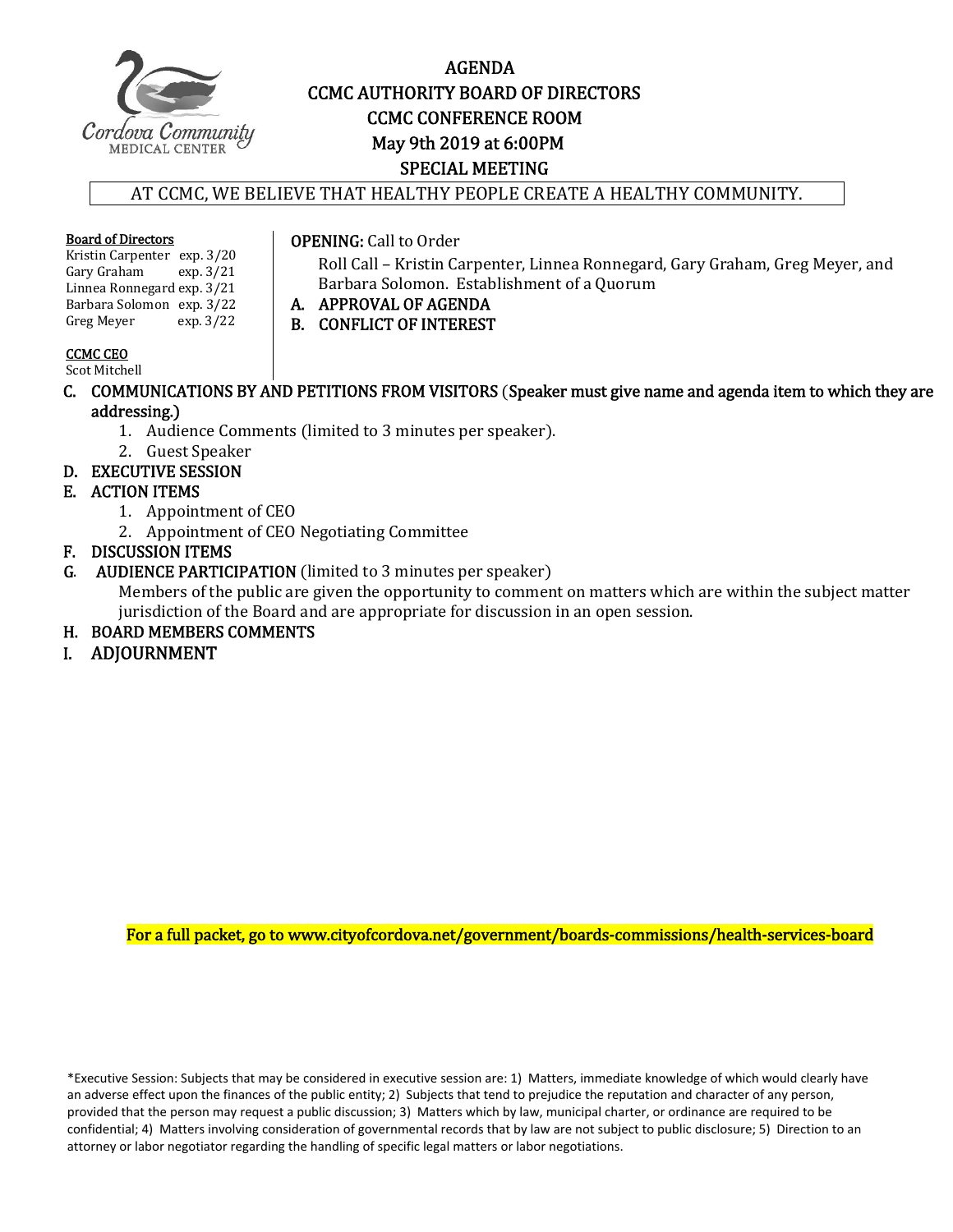

# Memorandum

To: CCMC Authority Board of Directors From: Scot Mitchell, FACHE, CCMC CEO Subject: Appointment of CEO Date: 5/7/2019

**Suggested Motion:** "I move that the CCMC Authority Board of Directors appoint Randall Draney to serve as the CEO of Cordova Community Medical Center to start once current CEO, Scot Mitchell leaves."